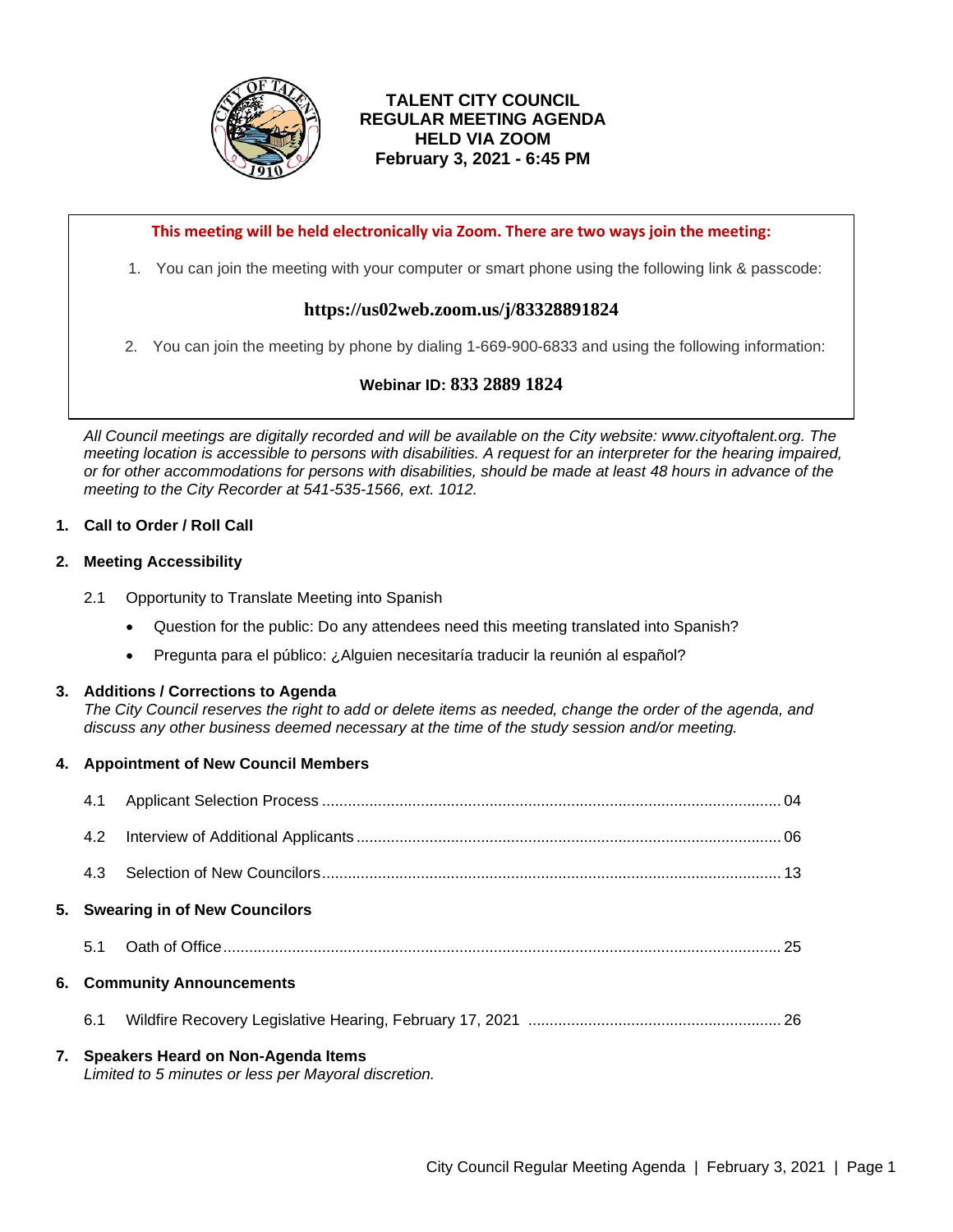### **8. Public Presentations**

*Items that do not require immediate Council action, such as presentations, discussion of potential future action items. Time limited to 15 minutes per presentation unless prior arrangements have been made.*

|--|--|--|

#### **9. Public Hearings**

*Public hearings are conducted under a prescribed procedure depending on the topic. The presiding officer will conduct the hearing in accordance with those procedures that will allow for public input at the announced time.* 

### **10. Consent Calendar**

*The consent calendar consists of items of a repeating or routine nature that are considered under a single action. Any Councilor may have an item on the consent agenda removed and considered separately on request.*

- 10.1 Approval of Budget Calendar.......................................................................................................... 29
- 10.2 Approval of December 16, 2020 Council Meeting Minutes ............................................................ 31

#### **11. Unfinished Business**

*Unfinished business consists of outstanding items from previous meetings. These items will be handled in the same manner as regular agenda items.* 

11.1 Update on scheduling for the Title 18 Housing Code Amendments............................................... 32

#### **12. New Business**

*Speakers will be provided the opportunity to offer comments on action items after staff members have given their reports and, if there is an applicant, after the applicant has had the opportunity to speak. Action items are expected to result in motions, resolutions, orders, or ordinances.*

| <b>City Manager and Department Reports</b> |                                                                                           |  |  |  |  |  |  |
|--------------------------------------------|-------------------------------------------------------------------------------------------|--|--|--|--|--|--|
|                                            | 12.2 Resolution 2021-028-R Supporting Proposed Temporary Emergency Housing at 6100 Colver |  |  |  |  |  |  |
|                                            |                                                                                           |  |  |  |  |  |  |

## **13. City Manager**

### **14. Committee Reports**

### **15. Other Business and Future Agenda Items**

### **16. Commission and Committee Approved Minutes**

16.1 Acknowledgement of the January 27, 2021, Talent Urban Forestry Committee Minutes .............. 41

### **17. Written Communications**

*This item is for written communications that have been submitted to the entire Council and where a request has*  been made that the item be included in the record. It will contain the communications only, and not additional *attachments or Internet re-postings. Those items may be e-mailed directly to Council members or may be distributed in person via the City Recorder at Council meetings following an oral communication to Council. There will not be any Council discussion or public comment on this agenda item.*

#### **18. Adjournment**

### **Upcoming Meetings**